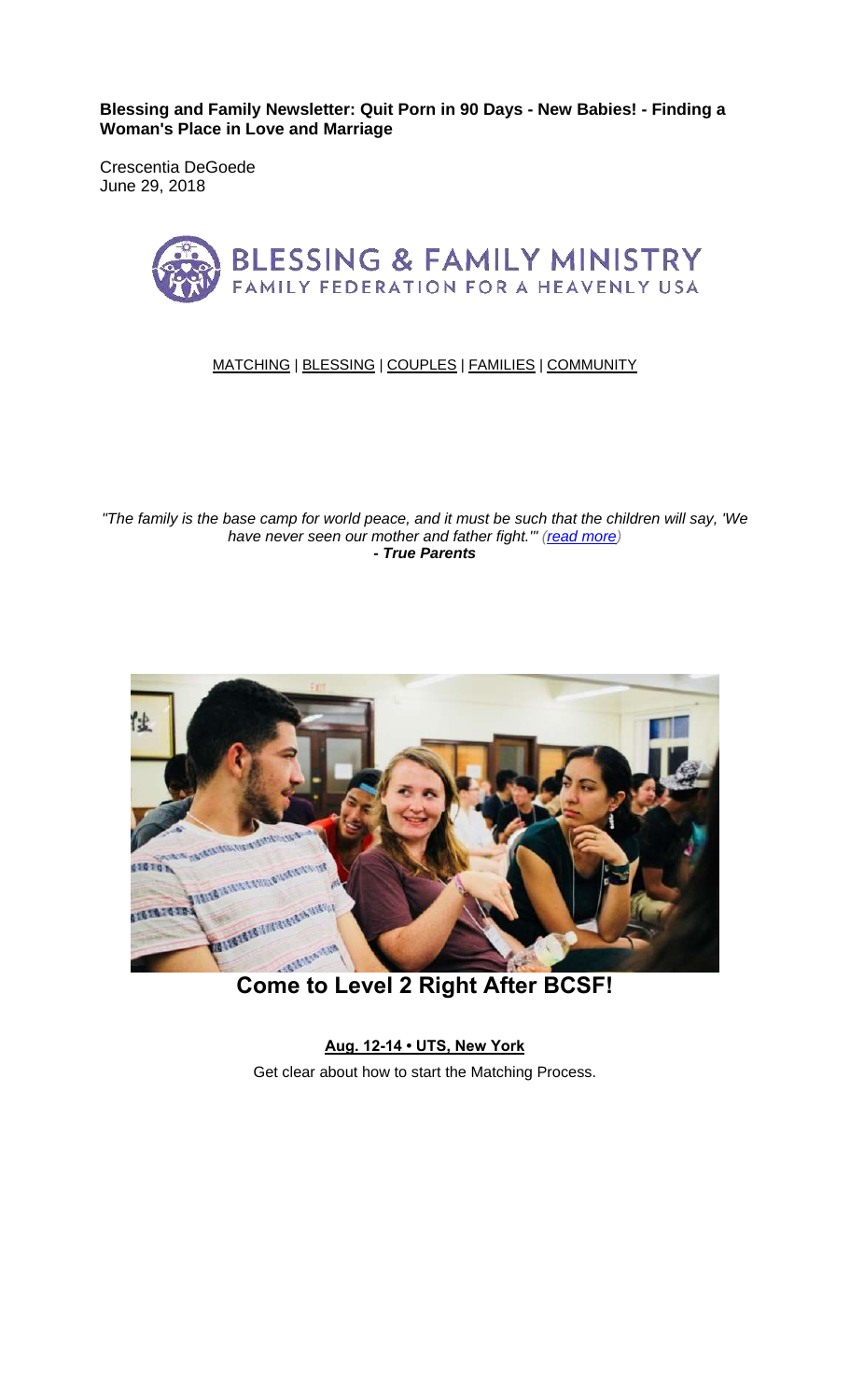

## **Rise Above Porn in 90 Days with High Noon's Recovery Course**

**Starts July 1**

The Hign Noon Team is committed to helping individuals "quit pornography for good" with the third round of their effective 90-day Recovery Course



### **Finding A Woman's Place in Love and Marriage**

#### **"Right From the Start" By Sandra Lowen**

Marriage and Family Therapist Sandra Lowen offers advice to Matching Candidates as they navigate finding a lifelong partner.



# **Video: In Laws and Healthy Boundaries -- Is it Possible?**

Setting healthy boundaries with your in-laws is one of the most practical -- and difficult -- tasks for any couple. Here are a few simple tips to get started.